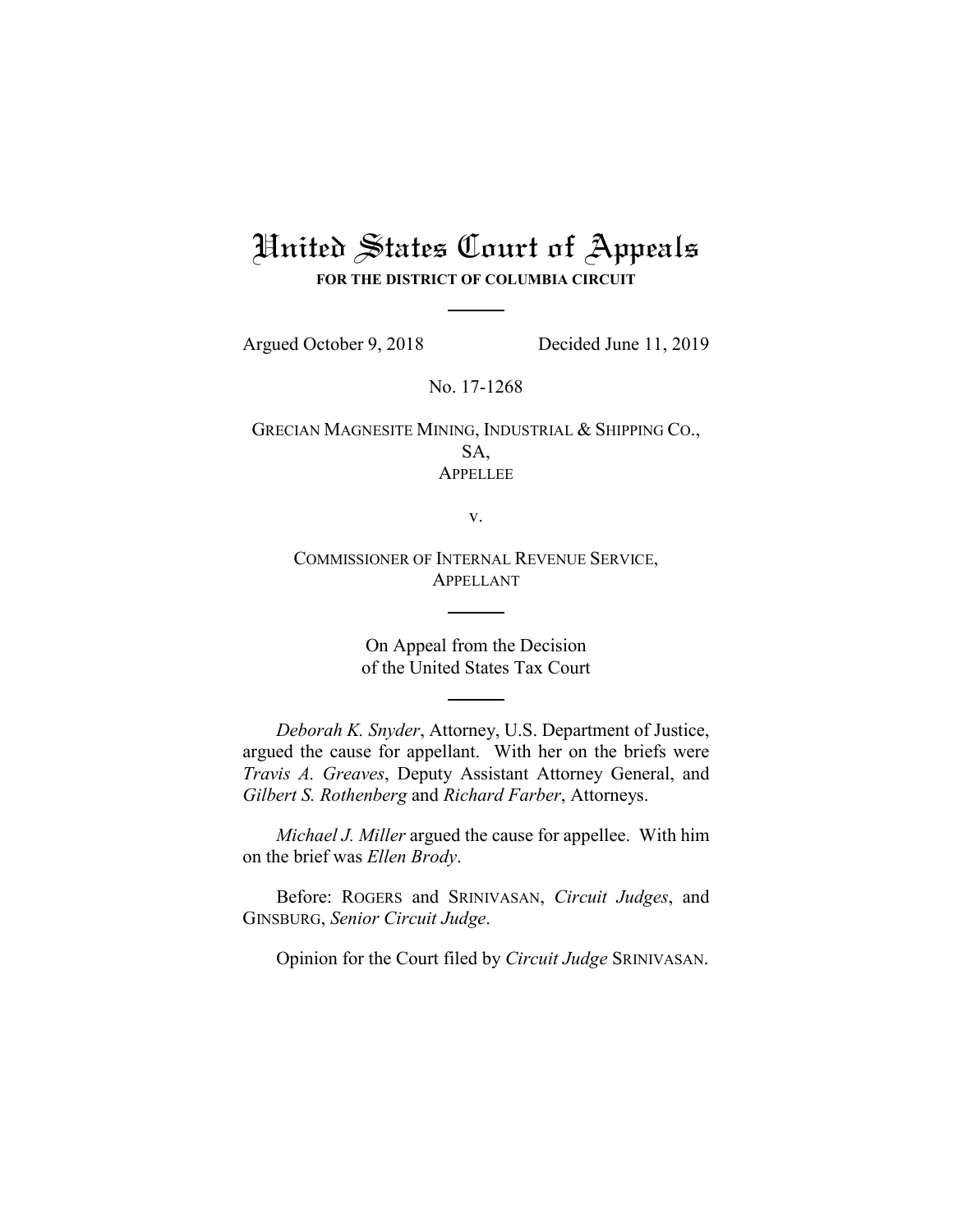SRINIVASAN, *Circuit Judge*: Grecian Magnesite Mining, a foreign corporation, realized substantial income when it redeemed its interest in a U.S. partnership. At the time, Grecian operated entirely outside the United States, save for its interest in the partnership. The question we face is whether the geographic origin of the redemption income—its "source"—is within or without the United States.

Under the Internal Revenue Code's general rule, the income would be sourced according to the residence of the taxpayer. But that general rule is subject to an exception known as the U.S. office rule. Under that exception, income from any sale of personal property attributable to a nonresident's U.S. office is sourced in the United States. *See*  I.R.C.  $§ 865(e)(2)$ .

The Tax Court held that the U.S. office rule is not satisfied in this case, reasoning that the proper focus in the circumstances is where the redemption itself occurred, as opposed to where the activities causing appreciation of the redeemed partnership interest occurred. The redemption itself, the Tax Court determined, should not be attributed to Grecian's U.S. office, and the income therefore should be treated as foreign source. We affirm the Tax Court's decision.

I.

## A.

Appellee Grecian Magnesite Mining (Grecian) is a privately held corporation organized under the laws of Greece. Grecian's business involves mining, processing, and selling the mineral magnesite, and it conducts its business in Greece.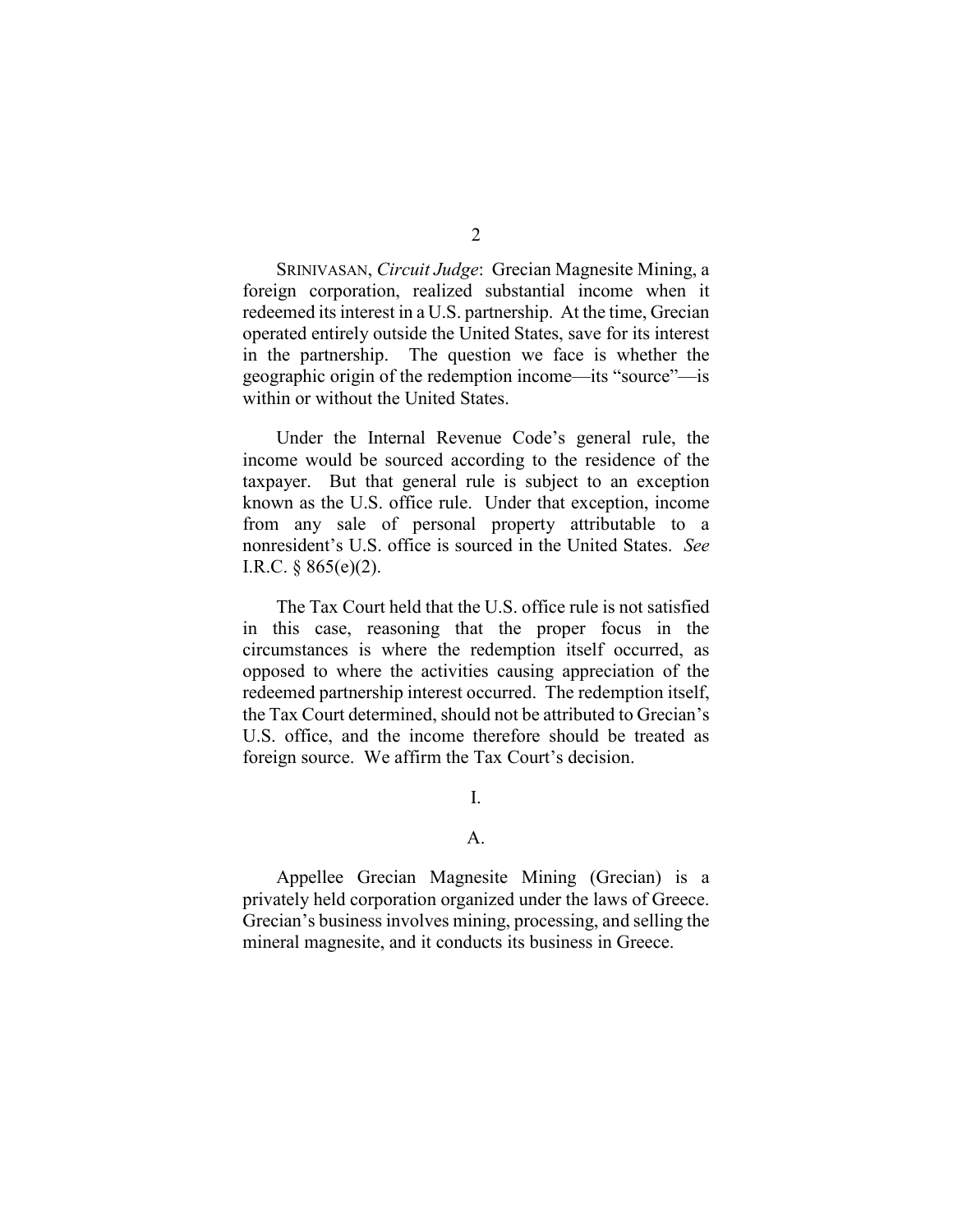3

In 2001, Grecian acquired a roughly 15% interest in Premier Chemicals (Premier). Premier is headquartered in the United States and is a Delaware limited liability company classified as a partnership for U.S. tax purposes. Like Grecian, Premier is in the business of mining and processing magnesite. Unlike Grecian, Premier extracts its ore exclusively from sites in the United States and conducts its operations entirely through fixed places of business in the United States.

On July 21, 2008, Grecian entered into an agreement with Premier to redeem its interest in the partnership. The redemption resulted in a gain of over \$6 million for Grecian, spread over 2008 and 2009. Grecian did not include any of the gain on either its 2008 or 2009 tax returns. The Internal Revenue Service (IRS) initiated an audit and determined, *inter alia*, that the entire capital gain from the redemption was subject to U.S. tax.

Grecian brought suit in the Tax Court contesting the IRS's determination. Before trial, Grecian conceded that approximately \$2 million of the \$6 million gain derived from U.S. real property interests and thus was subject to U.S. tax under a section of the Internal Revenue Code not at issue in this appeal.The present dispute concerns the remaining \$4 million, which we will refer to as the "disputed gain" consistent with the practice of the Tax Court and the parties.

## B.

Under the Internal Revenue Code, a foreign corporation such as Grecian may be subject to tax in the United States on its "income which is effectively connected with the conduct of a trade or business within the United States," or ECI (for "effectively connected income"). I.R.C. § 882; *see also id.* § 881. Not all U.S.-source income is ECI, and not all ECI is U.S.-source income. Yet the parties agree that, in this case, the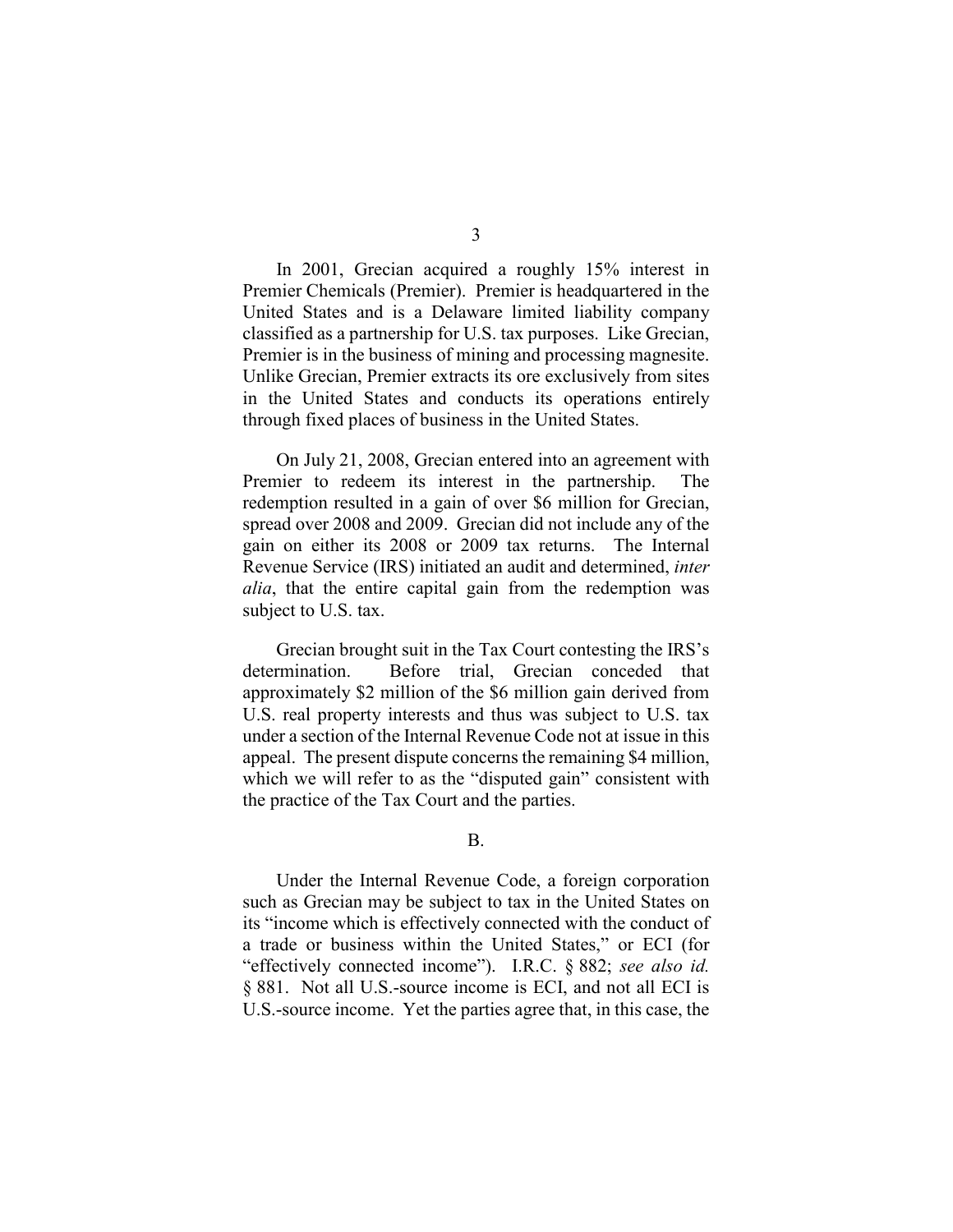disputed gain is within the class of income that is ECI (and therefore taxable) if and only if it is U.S.-source income. As a result, the sole question before us is the source of the disputed gain.

No specific sourcing provision governed income derived from the disposition of a partnership interest at the time of the redemption. Instead, the general sourcing rules for the sale of personal property applied. *See* I.R.C. § 865. Under the general rule, income realized on the sale of personal property is sourced wherever the taxpayer resides. *See id.* § 865(a). But that general rule is subject to several statutory exceptions, including one known as the U.S. office rule. *See id.* § 865(e)(2)(A).

Under the U.S. office rule, "if a nonresident maintains an office or other fixed place of business in the United States, income from any sale of personal property (including inventory property) attributable to such office or other fixed place of business shall be sourced in the United States." *Id.* To determine whether those conditions are met, the "principles of section 864(c)(5) shall apply." *Id.* § 865(e)(3). The cross-referenced subsection, in turn, says in relevant part that income "shall not be considered as attributable to an office or other fixed place of business within the United States unless such office or fixed place of business is a material factor in the production of such income, gain, or loss and such office or fixed place of business regularly carries on activities of the type from which such income, gain, or loss is derived." *Id.*   $§ 864(c)(5)(B).$ 

The Commissioner raised two principal arguments before the Tax Court. First, he contended that the disposition of a partnership interest should be treated like a sale of the partner's distributive share of each of the partnership's underlying assets. That argument drew on the theory of partnerships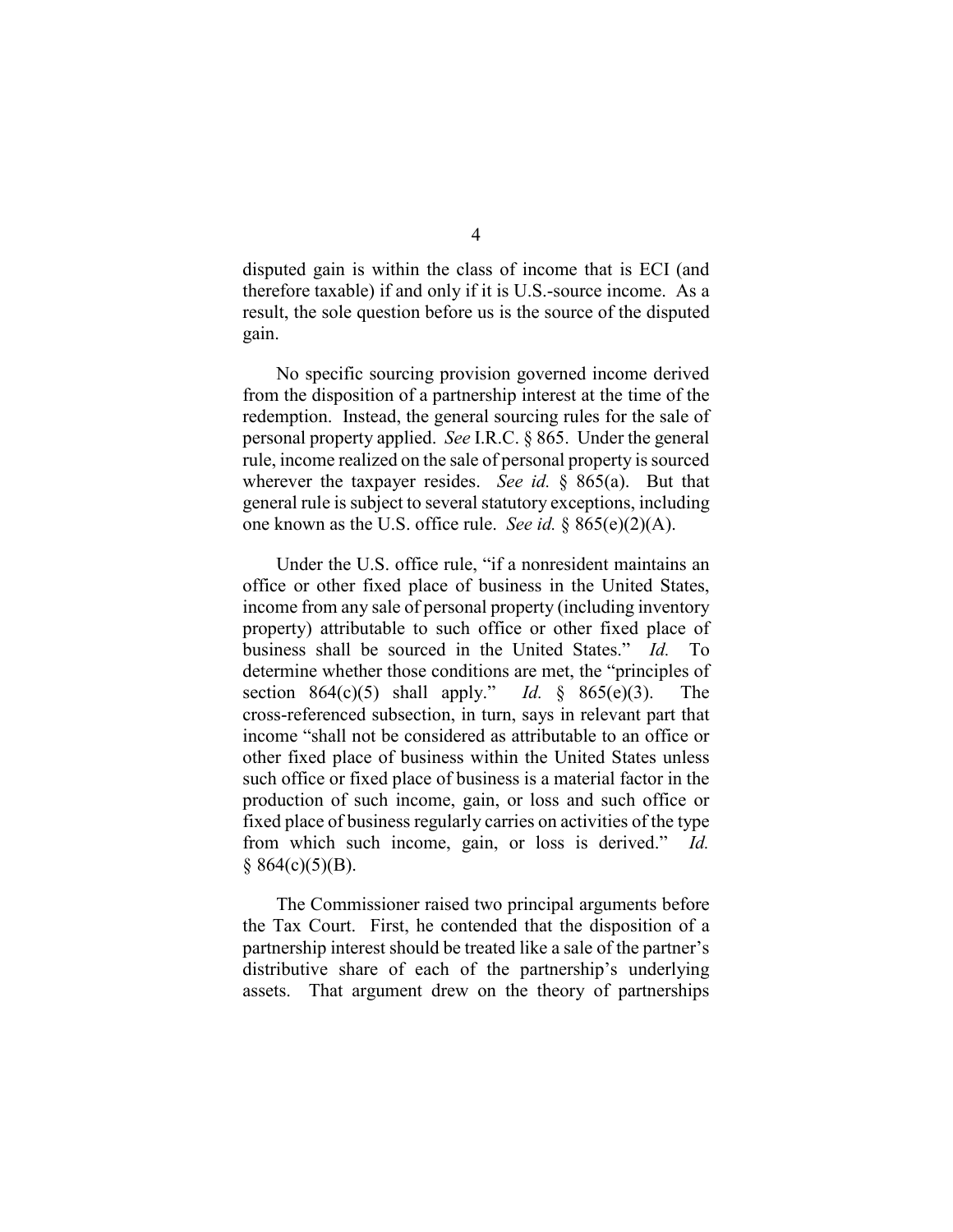known as the "aggregate theory," under which partners are viewed as directly owning the partnership's assets. Second, he argued in the alternative that the disputed gain was attributable to Grecian's U.S. office (Premier) under the U.S. office rule and therefore was U.S.-source income—because all activities leading to the appreciation of the partnership share occurred in the United States through Premier's successful operations.

Grecian countered that the partnership interest should be viewed as a single, indivisible capital asset, building on a competing theory of partnerships known as the "entity theory." Grecian further argued that the income was not attributable to Premier because the relevant attribution rules focus on the redemption transaction itself, not on the conduct generating the asset's appreciation. The transaction itself, Grecian contended, was attributable to its offices in Greece rather than any U.S. office.

The Tax Court sided with Grecian on both arguments advanced by the Commissioner. The court rejected the application of the aggregate theory, holding that Grecian's interest in the partnership was a single, indivisible capital asset. The Court also rejected the Commissioner's alternative argument, holding that the income from the redemption was not attributable to the U.S. office under the U.S. office rule.It adopted Grecian's view that the attribution inquiry under the U.S. office rule focuses on the redemption transaction rather than the appreciation of the partnership's value, and that Grecian's U.S. office neither was a material factor in that transaction nor regularly carried on activities of that type.

The Commissioner does not challenge the Tax Court's first holding on appeal. Consequently, the only question is whether the disputed gain is attributable to a U.S. office of Grecian under the U.S. office rule.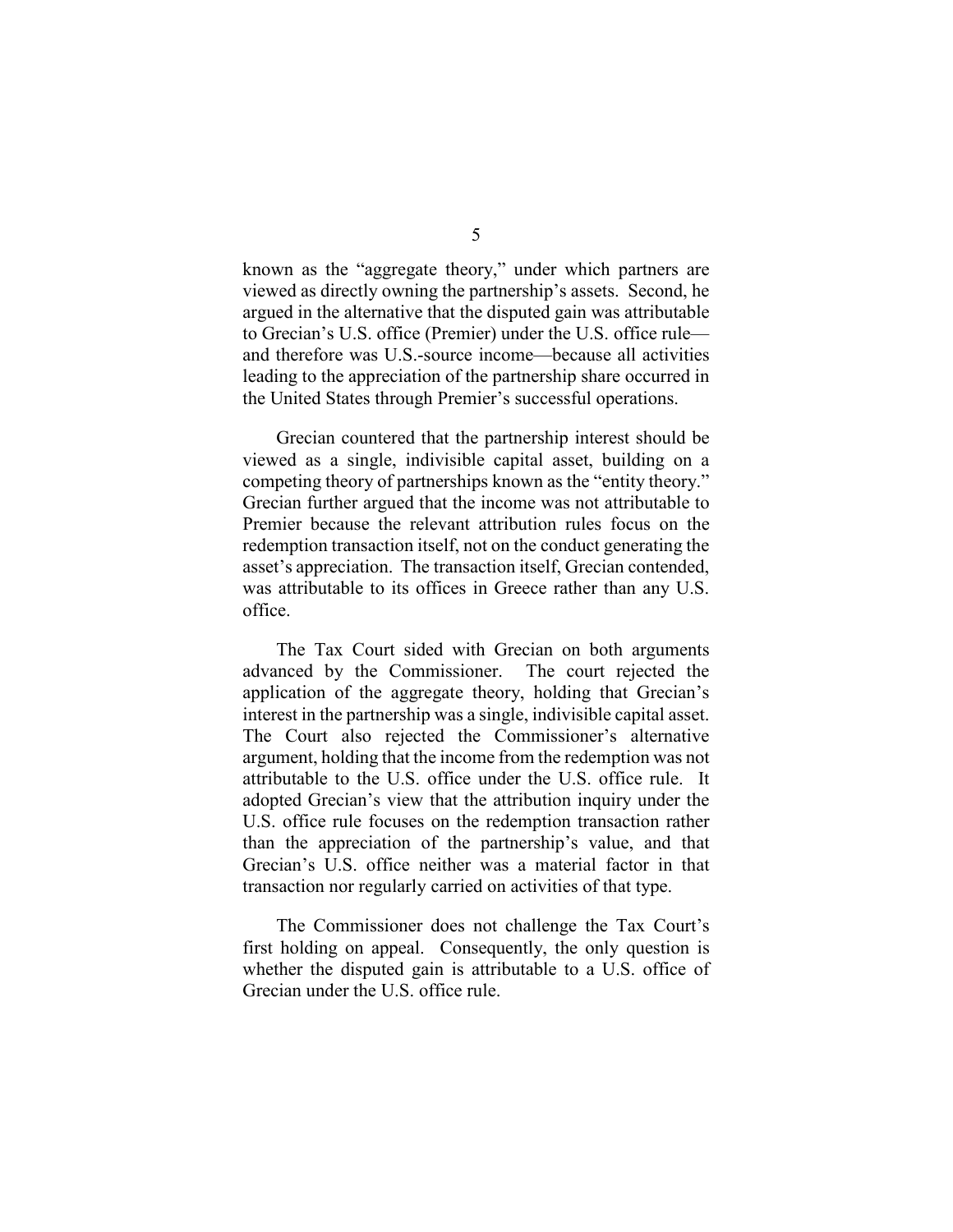"We review decisions of the Tax Court 'in the same manner and to the same extent as decisions of the district courts in civil actions tried without a jury.'" *Byers v. Comm'r*, 740 F.3d 668, 675 (D.C. Cir. 2014) (quoting I.R.C. § 7482(a)(1)). There are no disputed issues of fact in this appeal, and "we apply *de novo* review to the Tax Court's determinations of law." *Byers*, 740 F.3d at 675.

At the outset, we note that the issue in this case is of little prospective significance. After the Tax Court's decision, Congress enacted legislation establishing that the aggregate theory (rather than the entity theory) governs the disposition of a partnership interest. *See* Tax Cuts and Jobs Act of 2017  $\S$  13501(a)(1), I.R.C.  $\S$  864(c)(8). That legislation enshrines a position the Commissioner (unsuccessfully) advanced before the Tax Court but did not appeal here. The amended provision will control the treatment of analogous income in future disputes, but the parties agree that the provision applies only prospectively and thus does not govern this case.

With regard to the issue the Commissioner does appeal, concerning the application of the U.S. office rule, we note that the Tax Court assumed without holding that Premier should be considered Grecian's U.S. office, and Grecian has not challenged that assumption. We thus bypass any inquiry into whether Grecian maintains a U.S. office or fixed place of business at all and proceed to consider whether, assuming Grecian does, the disputed gain is attributable to that office.

A.

1. The longstanding position of the Internal Revenue Service, set out in Revenue Ruling 91-32, is that "[i]ncome from the disposition of a [U.S.] partnership interest by [a]

6 II.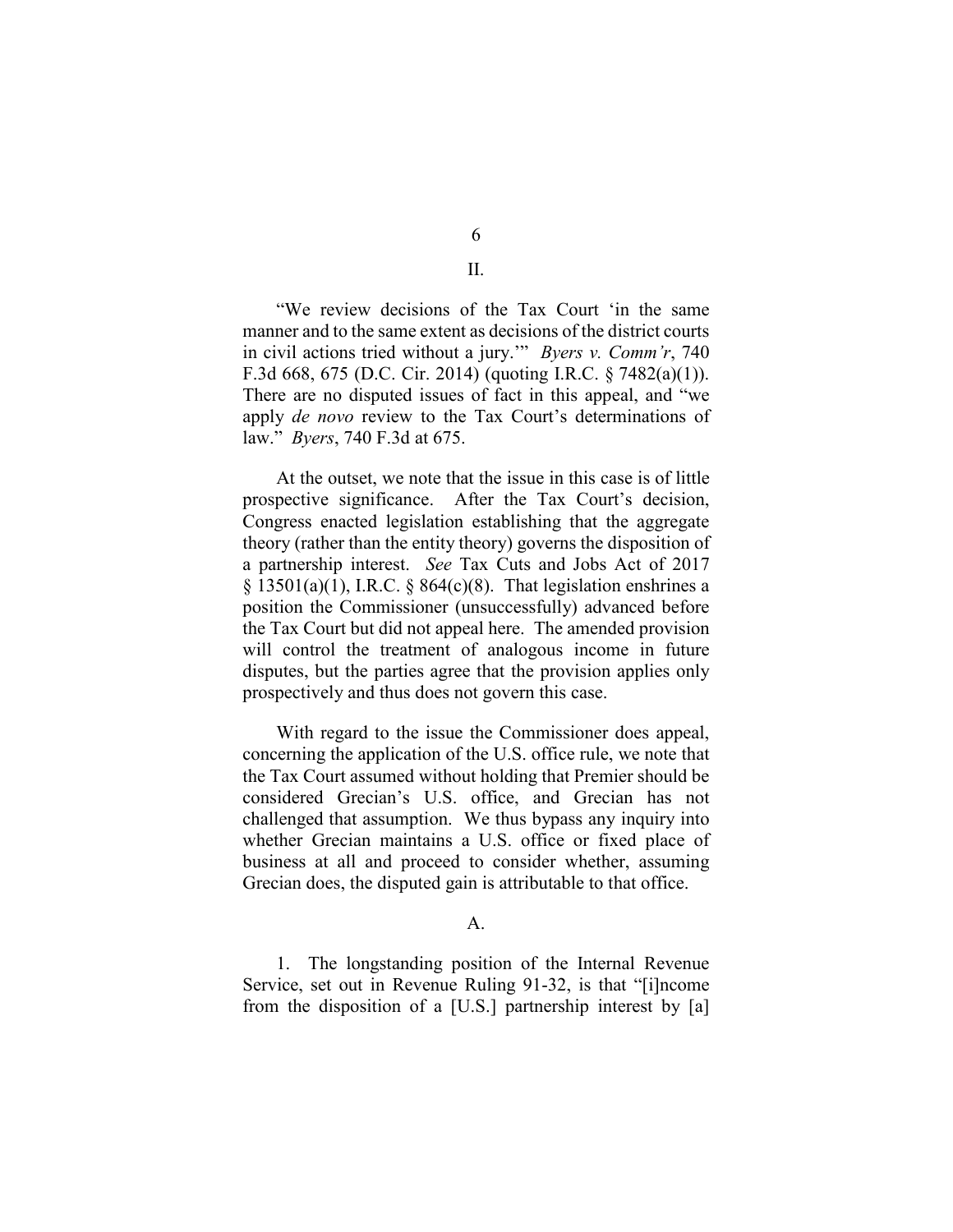foreign partner will be attributable to the foreign partner's fixed place of business in the United States." Rev. Rul. 91-32, 1991-1 C.B. 107, 108. We defer to the Revenue Ruling's interpretation of the Revenue Code to the extent it has "the 'power to persuade.'" *Del Commercial Props., Inc. v. Comm'r*, 251 F.3d 210, 214 (D.C. Cir. 2001) (quoting *Christensen v. Harris Cty.*, 529 U.S. 576, 587 (2000)); *see also Mellow Partners v. Comm'r*, 890 F.3d 1070, 1077–79 (D.C. Cir. 2018). The Ruling's persuasive force "depend[s] upon the thoroughness evident in its consideration, the validity of its reasoning, [and] its consistency with earlier and later pronouncements." *Skidmore v. Swift & Co.*, 323 U.S. 134, 140 (1944); *see also Davis v. United States*, 495 U.S. 472, 484 (1990) ("[W]e give an agency's interpretations . . . considerable weight where they involve the contemporaneous construction of a statute and where they have been in long use."). The Revenue Ruling, if accepted, would dispose of this case, as it specifically addresses the precise question before us.

While the Revenue Ruling has the benefit of longevity—it has been the IRS's unchanged position for some thirty years little else militates in favor of deferring to it. The pertinent portion comprises a single unreasoned sentence in a Ruling that spans four pages of the Cumulative Bulletin. *See* 1991-1 C.B. at 108. That sentence cites the relevant statute,  $\S$  865(e)(3), but without any elaboration. And it also cites a Tax Court decision, *Unger v. Comm'r*, 58 T.C.M. (CCH) 1157, 1159 (1990), which neither involved nor purported to opine on the attribution of income from the sale of personal property by a foreign partner. *See* Kimberly S. Blanchard, *Rev. Rul. 91-32: Extrastatutory Attribution of Partnership Activities to Partners*, 97 Tax Notes Today 173–69 (Sept. 8, 1997) (calling the citation to *Unger*  "pointless" and the Revenue Ruling's critical sentence "purely tautological"). We thus do not defer to the Ruling and proceed to consider the question afresh.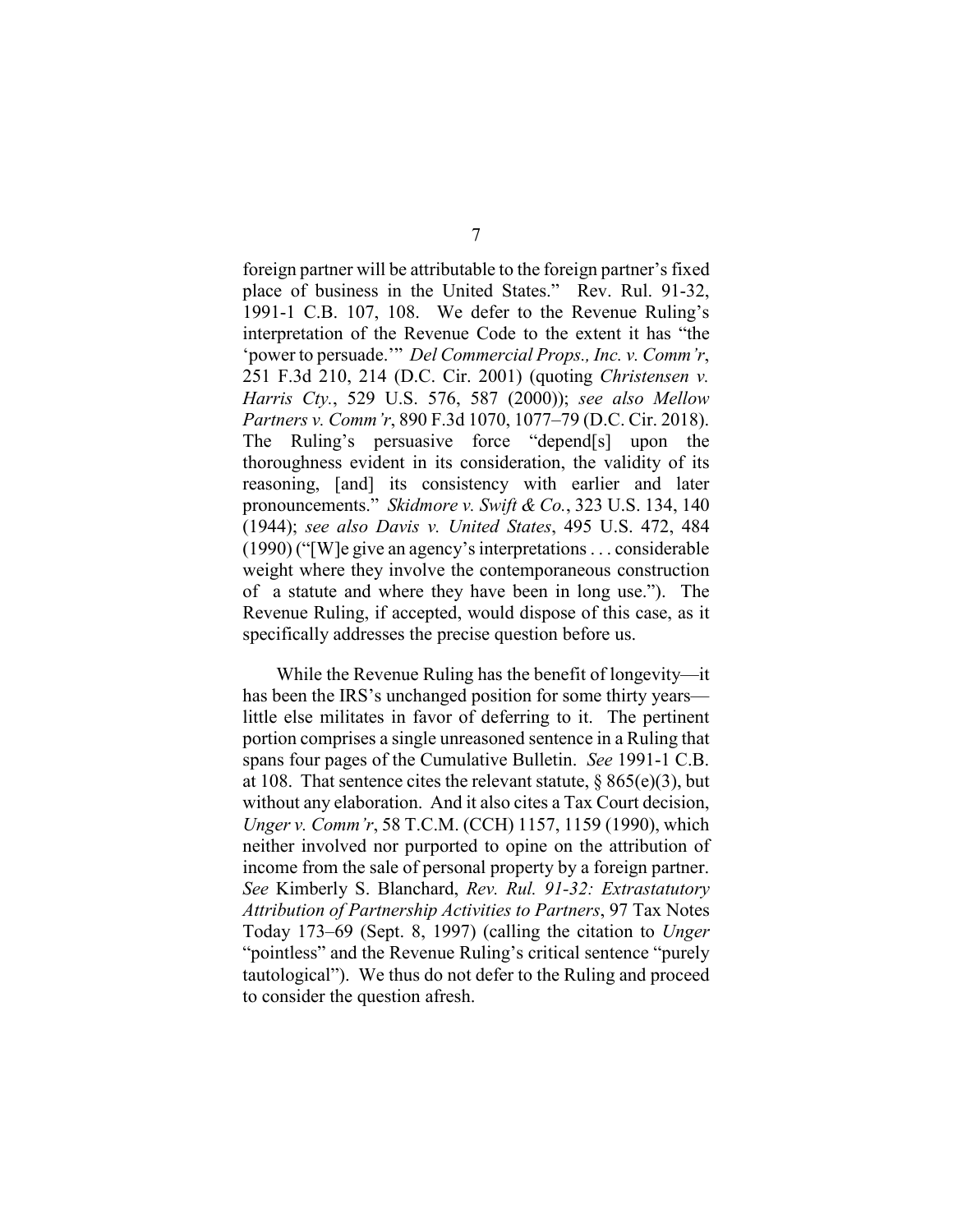2. The U.S. office rule provides: "if a nonresident maintains an office or other fixed place of business in the United States, income from any sale of personal property (including inventory property) attributable to such office or other fixed place of business shall be sourced in the United States." I.R.C.  $\S 865(e)(2)(A)$ . The interpretive dispute hinges in large part on what conduct must be "attributable to such [i.e., the U.S.] office." According to the Commissioner, it suffices that the activity that generated the appreciation in Premier's value—namely, the successful operation of its magnesite mining business—is attributable to the U.S. office. Grecian responds that the transaction *itself* must be attributable to the U.S. office and that the redemption here is not.

The parties each seek to support their respective positions with competing understandings of what is modified by the central statutory phrase "attributable to such office or other fixed place of business." The Commissioner contends that the phrase modifies the noun "income," whereas Grecian reads the phrase to modify the noun "sale." Grecian's interpretation would tend to support its view that it is the redemption transaction as the "sale," rather than the appreciation of the interest in Premier, that must be "attributable to" Grecian's U.S. office for the income to be U.S.-source income.

We think Grecian has the better reading of the statute. Grecian invokes the "rule of the last antecedent," under which "a limiting clause or phrase . . . should ordinarily be read as modifying only the noun or phrase that it immediately follows." *Barnhart v. Thomas*, 540 U.S. 20, 26 (2003). Technically, Grecian's position is an application not of the lastantecedent rule (which applies only to pronoun antecedents) but rather of the related nearest-reasonable-referent canon. *See*  Antonin Scalia & Bryan A. Garner, Reading Law: The Interpretation of Legal Texts 152 (2012). Labels aside, the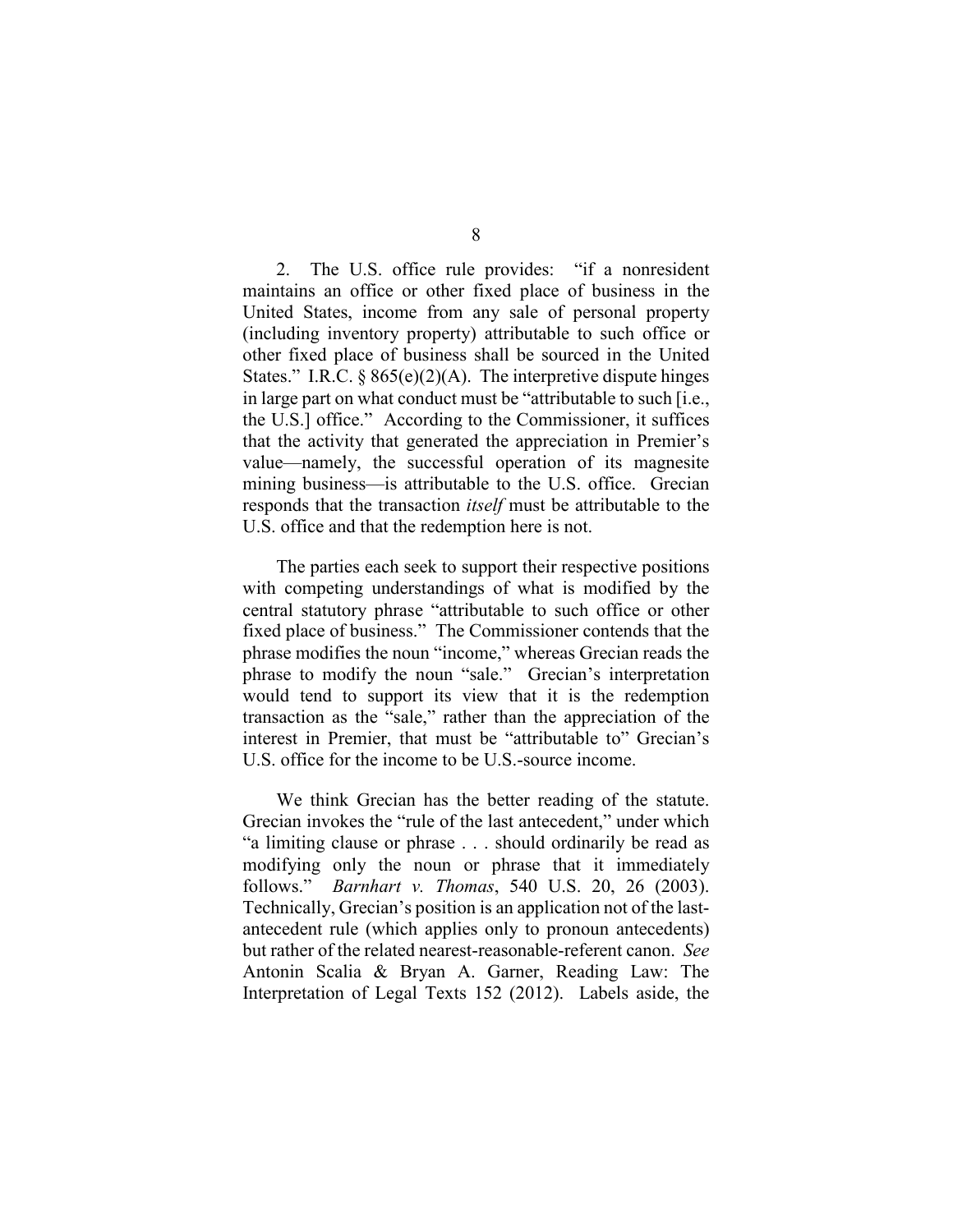point is the same: ordinarily, and within reason, modifiers and qualifying phrases attach to the terms that are nearest.

Grecian's interpretation of the statute, one might note, does not in fact point to the nearest possible referent. That is because "personal property," not "income" nor "sale," is the non-parenthetical term immediately preceding "attributable to such office or other fixed place of business." Neither party, though, suggests that the latter phrase could modify "personal property," and common sense would preclude such an interpretation. "Sale" thus is the nearest *reasonable* referent.

To be sure, the nearest-reasonable-referent canon—like its cousin, the last-antecedent rule—"is not an absolute and can assuredly be overcome by other indicia of meaning." *Lockhart v. United States*, 136 S. Ct. 958, 963 (2016) (quoting *Barnhart*, 540 U.S. at 26). But here, other indicia of meaning all point in the same direction, fortifying the conclusion that the sale is the proper focal point of the attribution inquiry.

Most tellingly, in setting out where to look for the relevant rules of attribution when applying the U.S. office rule, the statute again directs attention to the "sale": "The principles of section 864(c)(5) shall apply in determining . . . whether *a sale*  is attributable to such an office or other fixed place of business." I.R.C. § 865(e)(3) (emphasis added). The title of the statutory section underscores the centrality of the sale, reading: "Special rules for *sales through offices or fixed places of business*." *Id.* § 865(e) (emphasis added); *see also id.*  § 865(e)(3) ("Sales attributable to an office or other fixed place of business."). And in establishing an exception to the U.S. office rule, the statute provides that the rule "shall not apply to any *sale* of inventory property which is sold for use . . . outside the United States if an office . . . in a foreign country materially participated *in the sale*." *Id.* § 865(e)(2)(B) (emphasis added).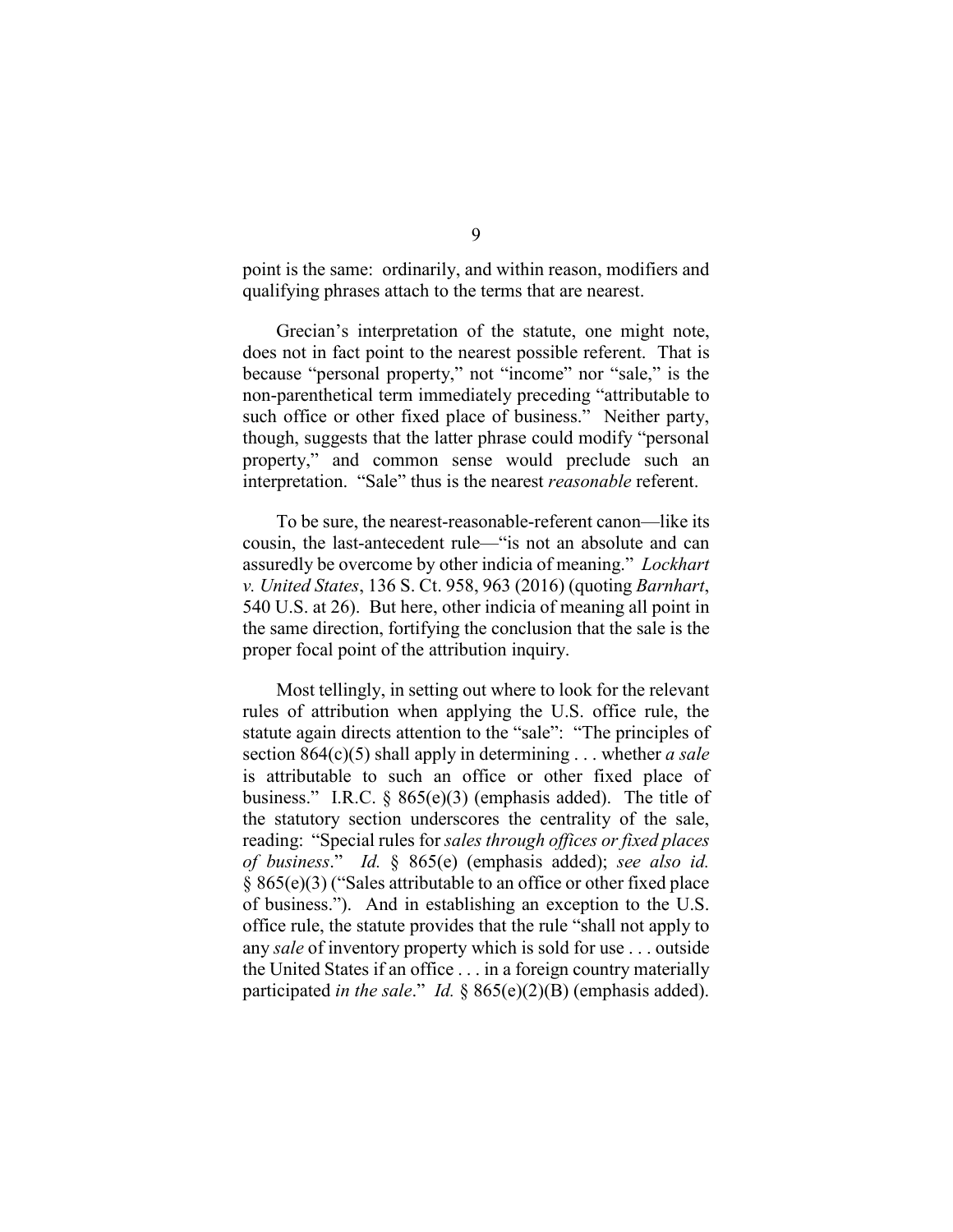If the exception turns on a foreign office's participation in the "sale," the rule presumably turns on a U.S. office's participation in the sale.

In all those ways, the statute frames the rule as applying to sales rather than income-generating activity. The statute's emphasis on the transaction, rather than on the appreciation of the underlying asset, is manifest.

Nothing in  $\S$  864(c)(5), the cross-referenced source of the attribution rules, points in a different direction. According to that provision, "income, gain, or loss shall not be considered as attributable to an office or other fixed place of business within the United States unless such office or fixed place of business is a material factor in the production of such income, gain, or loss and such office or fixed place of business regularly carries on activities of the type from which such income, gain, or loss is derived." *Id.* § 865(c)(5)(B). The Commissioner claims that "the production" of the disputed gain includes the mining activities of Premier that led to the partnership's change in value. In our view, though, both the provision's interaction with the U.S. office rule and its context within § 864 weigh against the Commissioner's reading.

As an initial matter,  $\S 865(e)(3)$  incorporates by reference not the text of § 864(c)(5) but rather its "principles." *Id.*  $\S 865(e)(3)$ . For that reason, we are disinclined to clinically parse  $\S$  864(c)(5) in search of any conceivable override of § 865(e)'s focus on the sale transaction. The better approach is to read  $\S$  864(c)(5) at a higher level of generality, as supplying a two-pronged test: first, the U.S. office must be a "material factor" in the relevant activity, and second, the office must "regularly carr[y] on activities of [that] type." *Id.*   $§ 864(c)(5)(B).$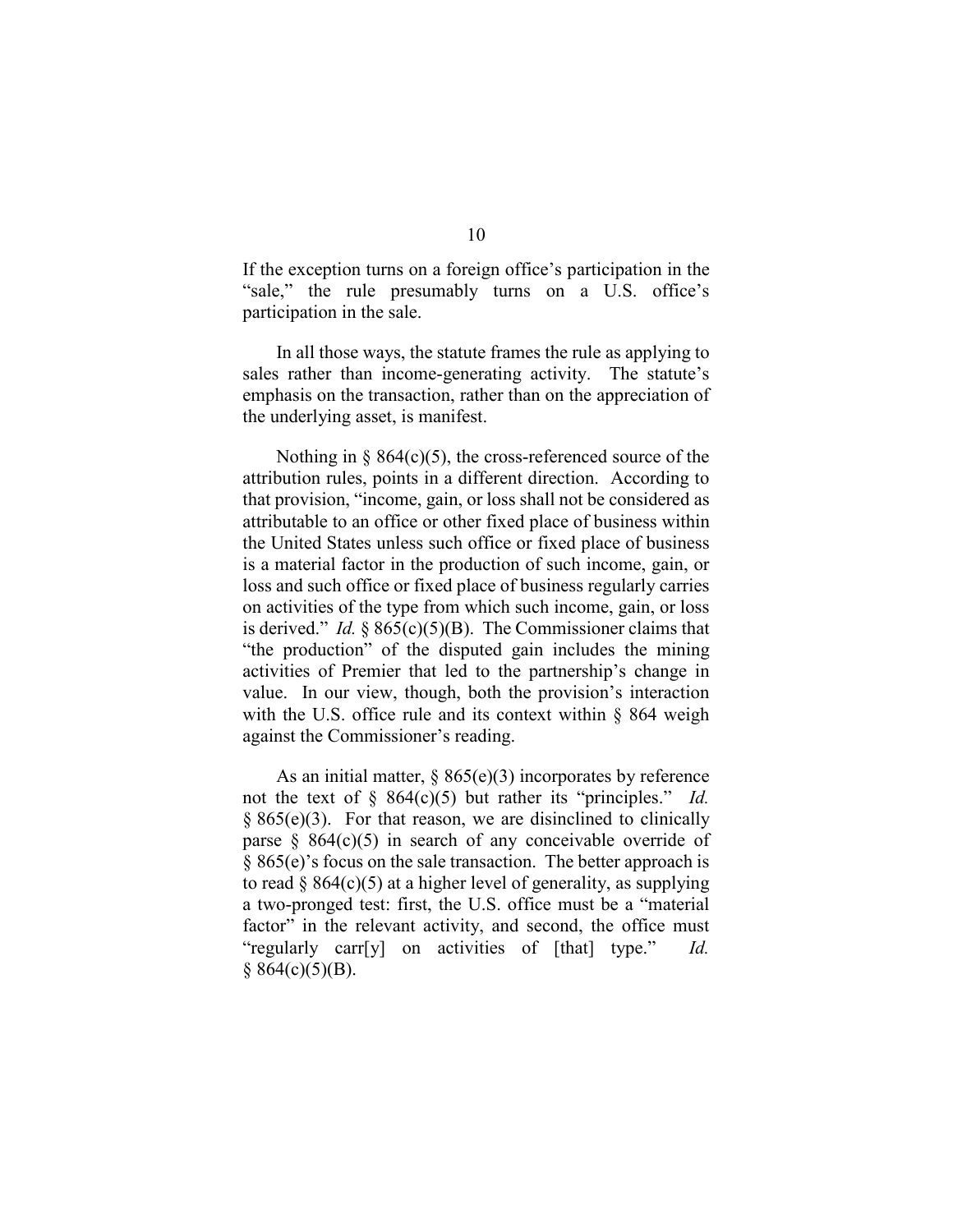Even if we were inclined to dissect the provision's text in the manner urged by the Commissioner, his construction still would not convince us. True, the word "production" is capacious enough to encompass value creation as well as sales. But it is capacious by design not because the provision compels considering every kind of "production" *in any given case*, but rather because, across cases, the provision applies to varied contexts in which the relevant forms of income "production" can differ. By its terms,  $\S$  864(c)(5) governs the attribution of income from rents or royalties from intangible property; "dividends, interests, or amounts received for the provision of guarantees of indebtedness"; and certain sales of personal property. *Id.* § 864(c)(4)(B). The sense in which a taxpayer produces the income, gain, or loss differs across those contexts. The specific terms of  $\S$  865(e)(5), including their focus on the sale, thus carry considerably more weight than the umbrella term "production" in  $\S 864(c)(5)$ .

The regulations interpreting  $\S$  864(c)(5) confirm that the provision does not mandate considering income production in each and every sense in any given case. The regulations provide that, in applying the material-factor test to "[r]ents, royalties, or gains on sales of intangible property," "[a]n office or other fixed place of business in the United States shall not be considered to be a material factor in the realization of income, gain, or loss for purposes of this subdivision merely because the office or other fixed place of business . . . [d]evelops, creates, produces, or acquires and adds substantial value to, the property which is leased, licensed, or sold, or exchanged." 26 C.F.R.  $\S$  1.864-6(b)(2)(i). By enabling the attribution inquiry to focus on the site of the transaction rather than the site of the value creation in the context of rents and royalties, the regulation generally supports our understanding that the provision it interprets— $§$  864(c)(5)—does not countermand the U.S. office rule's focus on the sale.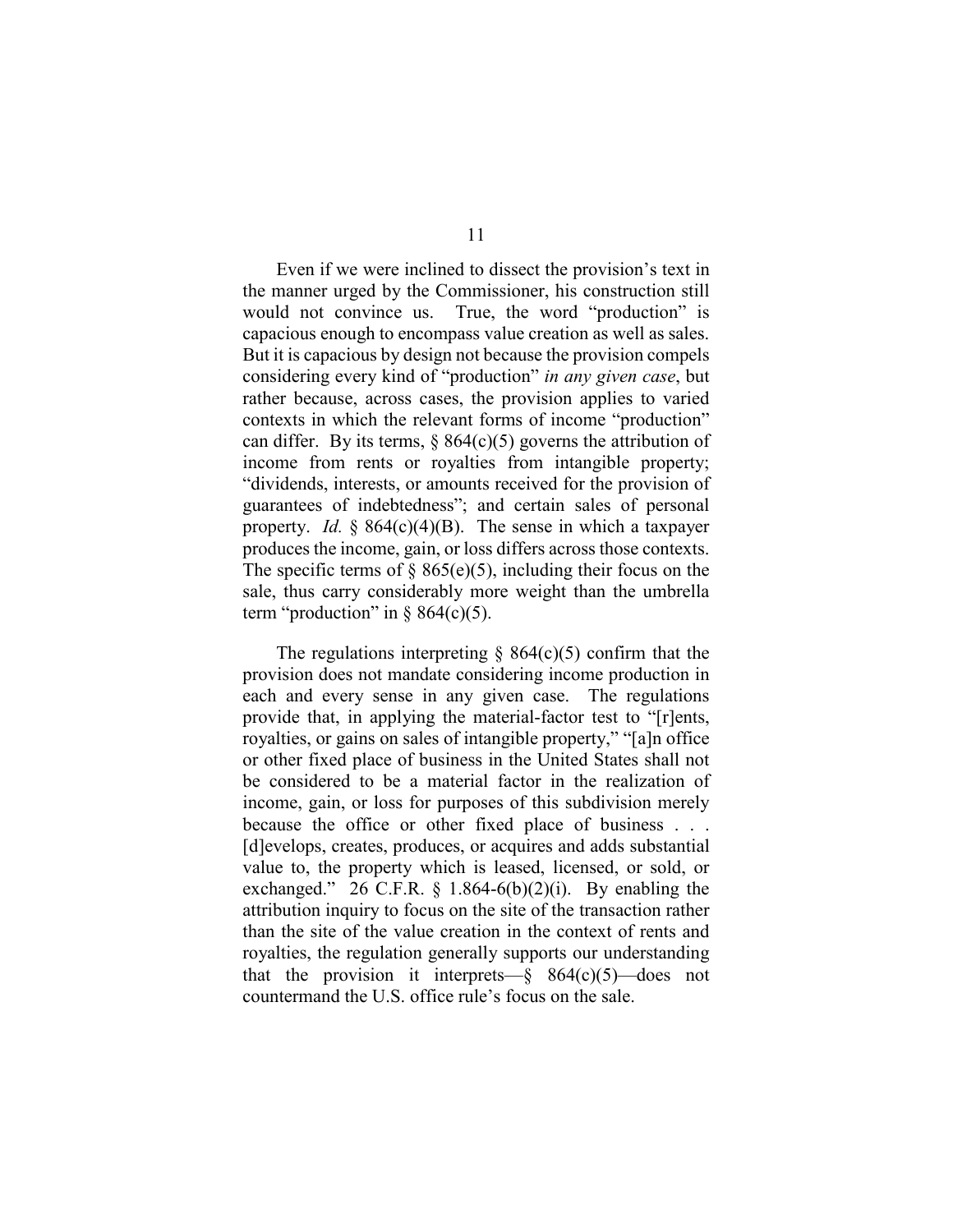Finally, the U.S. office rule's legislative history further supports our interpretation. Under the preexisting regime, the default rule for sales of personal property was the so-called "title-passage rule." That rule called for income from sales of personal property to be sourced where title to the property literally passed. *See* H.R. Rep. No. 99-426, at 359 (1985). That formalistic regime was vulnerable to manipulation, *id.* at 360, spurring Congress to replace the title-passage rule with § 865(a), which generally sources income according to the residence of the taxpayer.

In ordinary cases, a focus on the taxpayer's residence would be difficult if not impossible to manipulate. Yet the rule left open a loophole in the special case in which a foreign resident maintained a U.S. office or fixed place of business. In that event, "some foreign corporations with U.S. branches" could "engage in significant business operations through a fixed place of business in the United States and avoid paying U.S. tax." S. Rep. 99-313, at 330 (1985). Congress evidently responded with the U.S. office rule, sourcing income from sales occurring through domestic offices according to the "location of the economic activity" giving rise to the sale. H.R. Rep. No. 99-426 at 359. The House Committee Report explains the operation of the U.S. office rule in terms that support Grecian's interpretation: "If the seller maintains a fixed place of business outside the seller's country of residence which materially participates in a *sale*, however, the committee generally believes that the *level of economic activity with respect to the sale* that is associated with that place of business is high enough such that" the income should be sourced at that location. *Id.* at 360–61 (emphasis added); *see also id.* (showing concern with "sales activities" and "selling activity").

The Commissioner submits that, if Congress sought to create a regime less susceptible to manipulation, it would have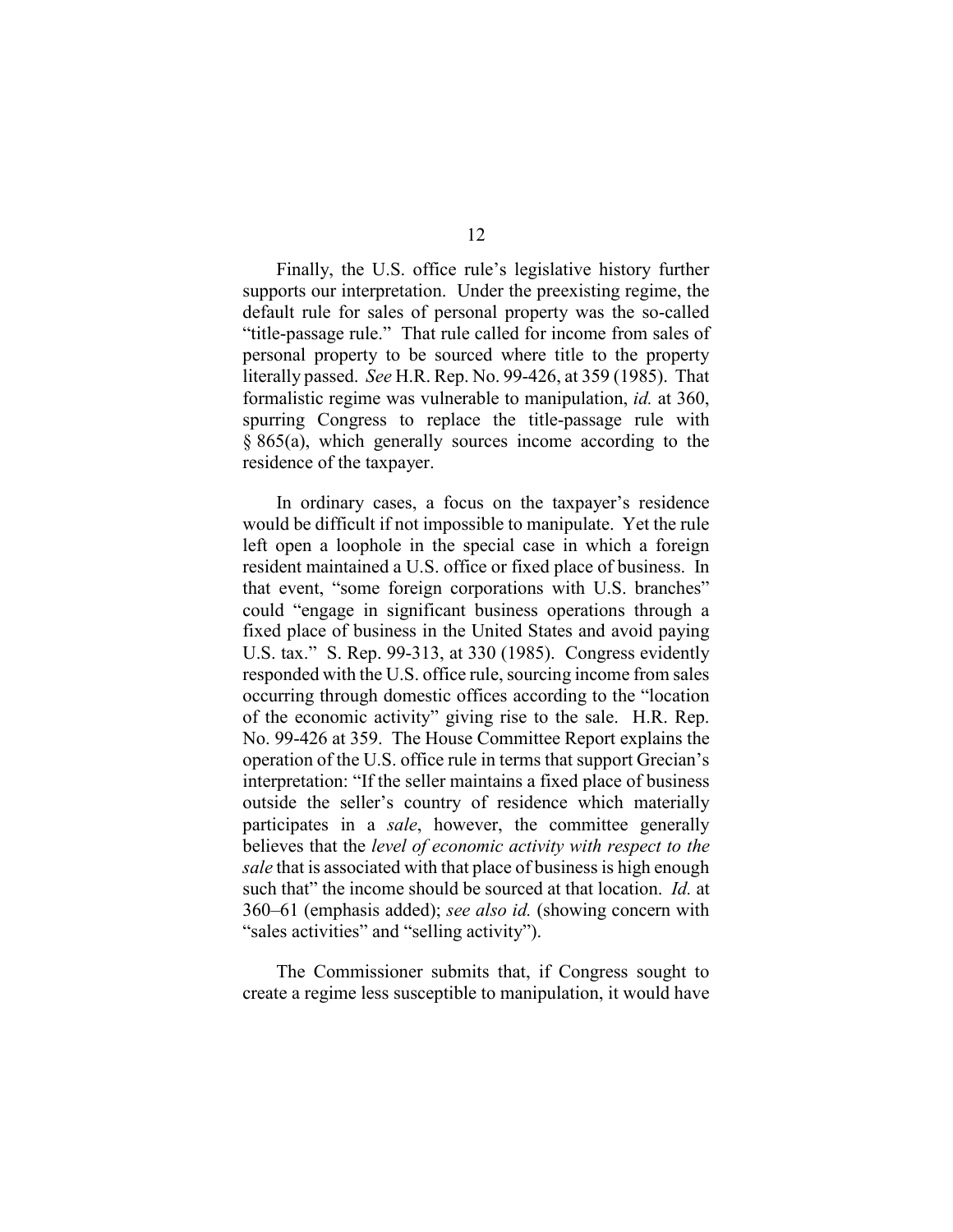avoided a rule based on such formalisms as the locus of the sale. But Congress's evident desire to enact a less formalistic regime does not necessarily mean it enacted the least formalistic regime. And the provisions at issue apply not only to the disposition of partnership interests but also to the sale of myriad other personal property. It is doubtful that Congress would have intended to source income according to the innumerable forces that change the market value of most personal property. In that light, Congress's choice to emphasize the sale struck an understandable balance between its dual aims of administrability and avoiding manipulation. *Cf. id.* at 360 ("[S]ource rules should operate clearly without the necessity for burdensome factual determinations, limit erosion of the U.S. tax base and . . . generally not treat as foreign income any income that foreign countries do not or should not tax.").

In sum, the U.S. office rule's focus, as indicated by its text, structure, regulations, and legislative history, is directed to the transaction rather than the appreciation of the asset.

## B.

We now turn to the rule's application in this case. The test comprises three prongs: first, whether Grecian has a U.S. office or fixed place of business; second, whether Grecian's U.S. office was a "material factor" in the redemption transaction; and third, whether Grecian's U.S. office "regularly carries on activities of the type from which such income, gain, or loss is derived." I.R.C.  $\S 864(c)(5)$ . All three prongs must be satisfied for the income to be treated as U.S.-source income.

As noted, Grecian does not dispute that Premier is its U.S. office, satisfying the first prong. Grecian contends that neither the second nor third prong is met. We agree with Grecian as to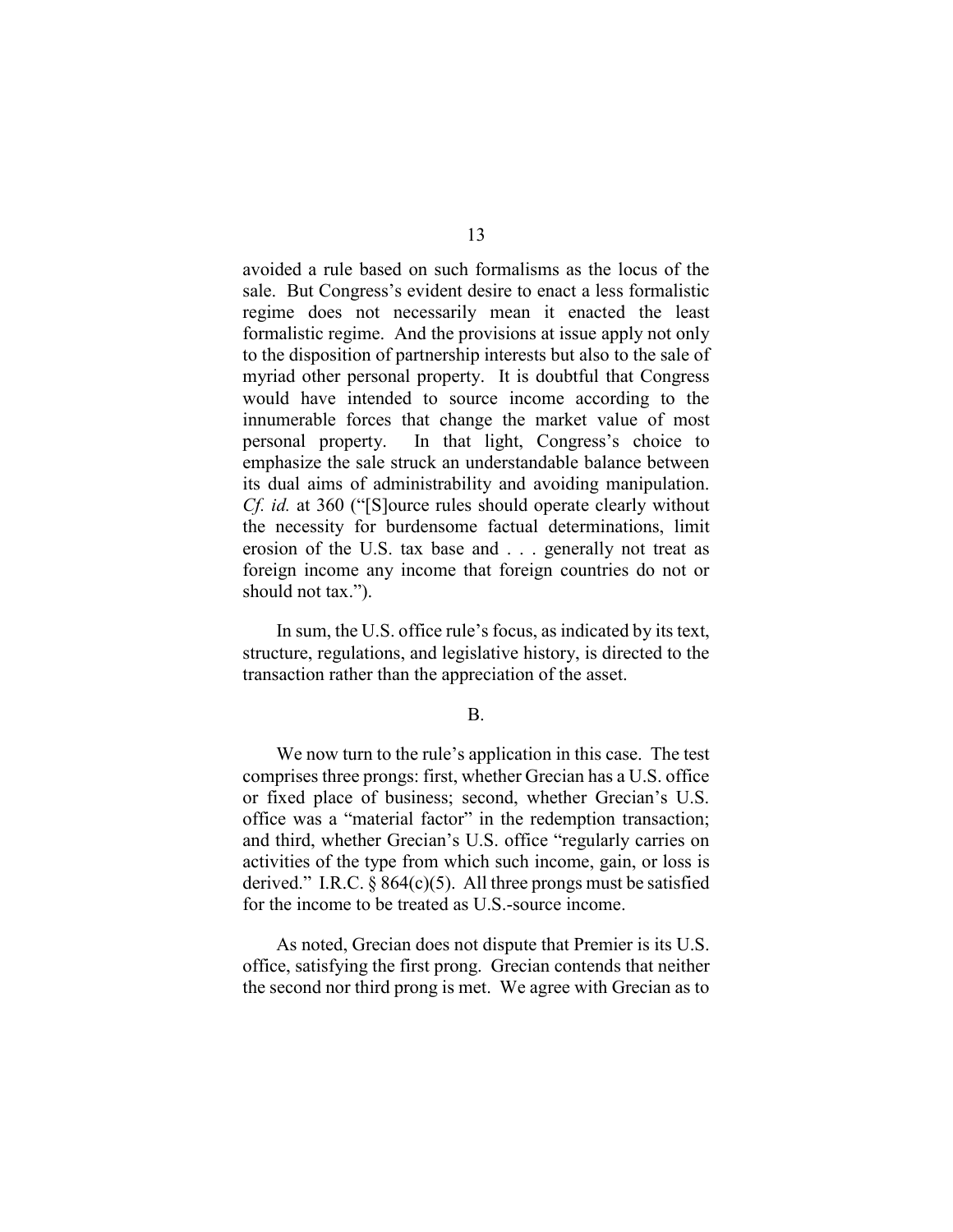third prong and we therefore have no reason to consider the second one.

In assessing whether a U.S. office "regularly carries on" an activity, both parties evidently understand the requirement (as do we) to incorporate some sense that the activity in question falls within the ambit of the office's typical course of business. The question, then, is whether the redemption transaction was within the ordinary course of business for Premier, Grecian's U.S. office. Grecian argues that Premier is in the magnesite-mining business, not the partnership-interest-redemption business. The Commissioner responds that partnerships regularly carry on activities like redemptions because partnerships are inherently engaged in the business of managing transactions with members.

We agree with Grecian's approach. It is not Premier-as-partnership that matters. Instead, it is Premier-as-office-or-fixed-place-of-business—i.e., its headquarters, mines, and the other tangible, fixed places of business in the United States—that matters. The U.S. office rule speaks in terms of the concrete "office or fixed place of business" and that office's or place's "activities," not about its corporate form. Under the Commissioner's understanding, the prong would do little work. Just as managing transactions with partners inheres in the corporate form of a partnership, so too does managing a business's property inhere in the operation of any business. Any sale of personal property thus could be said to be the type of activity in which an office regularly engages. We reject that understanding and instead opt for the commonsense notion that Premier's underlying business activities should be the focus. Premier was engaged in the business of magnesite mining, extraction, and processing, not in the business of redemption. Because the third prong